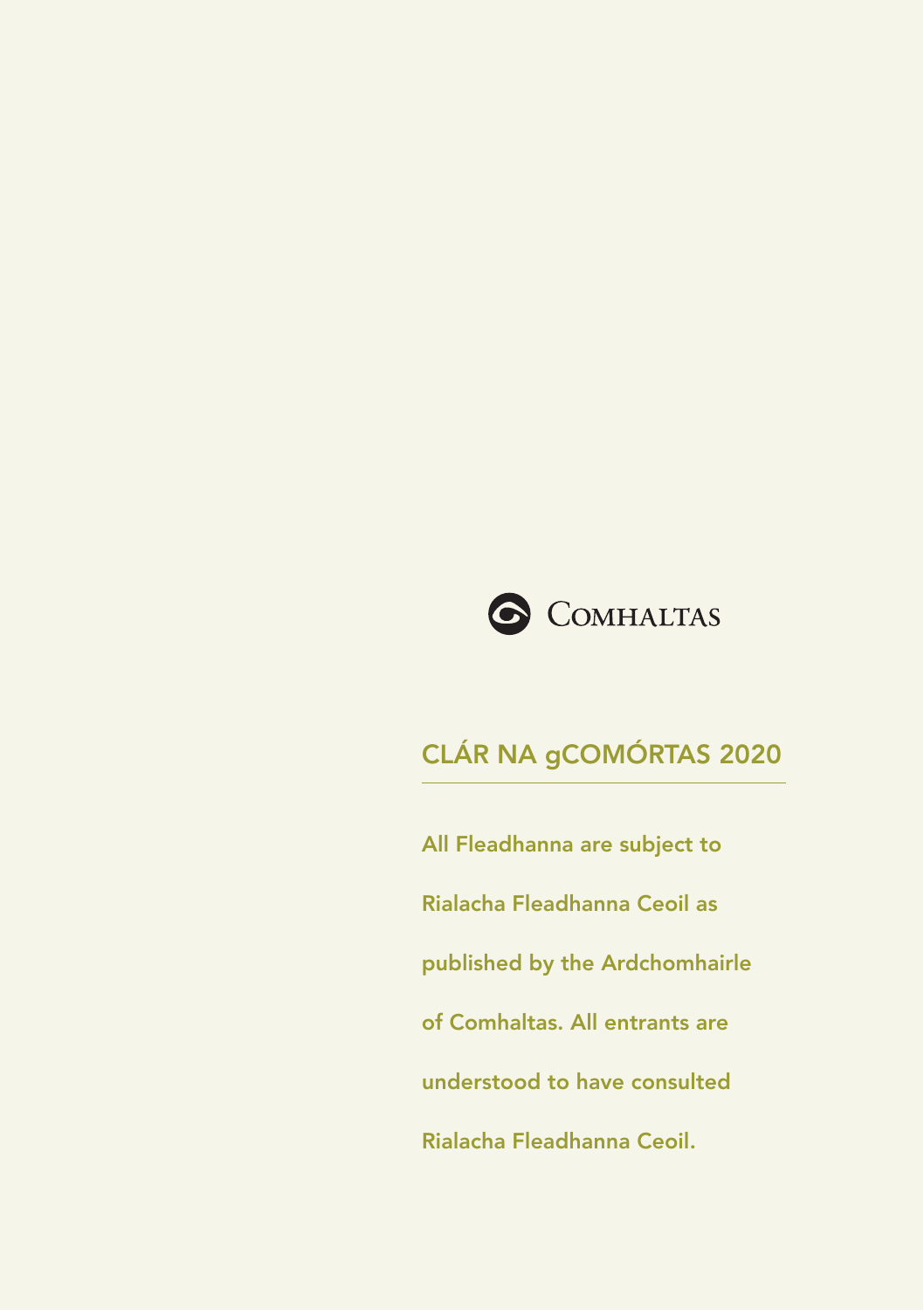#### ENTRY PROCEDURE

- I) Entries, in Irish if possible, shall be submitted to the CCÉ Rúnaí / Branch Secretary not later than six weeks prior to the first day of the Fleadh competitions. The CCÉ Rúnaí / Branch Secretary shall submit these entries to the County Secretary / Rúnaí Chontae not later than five weeks prior to the first day of the Fleadh competitions. Late entries shall not be accepted after the closing date.
- II) The fee structure is outlined on the Fleadh Entry Form.

NOTE: In duet and trio competitions, the appropriate competition entry fee for both CCÉ member and for non-member shall apply.

- III) Fleadh Cheoil competitions are open to non-members of CCÉ, entries to be sent with the appropriate fee directly to the County Secretary six weeks prior to the first day of the Fleadh Cheoil Competition.
- IV) Competitors may not enter in the name of their teachers or in the name of any other organisation other than a Comhaltas Branch unit. Non-member of CCÉ should enter their names and home address. Full addresses should not appear on the Clár.
- V) Competitors, who are members of CCÉ, who qualify from County / Regional Fleadhanna to Provincial Fleadhanna and from Provincial Fleadhanna to All-Ireland Fleadhanna, do not pay an entry fee to the Fleadh for which they have qualified but do pay venue admission charge at the Fleadh in question. Fleadh entry fees do not cover venue admission charges.
- VI) Winners of O-18(D) Competitions, winners of Mixed Set O-35 (47L) and Pipe Bands any Age (30E) at Fleadh Cheoil na hÉireann in the previous year are ineligible to compete in the same competition in the County / Regional or Provincial Fleadhanna, having, as current All-Ireland Champions in these competitions, right-of-entry to the successive Fleadh Cheoil na hÉireann. This does not apply to winners of Newly Composed Ballads, Amhráin Nua-Cheaptha and Newly Composed Tunes.

#### **RESIDENCY**

In the case of all solo competitions, duet and trio competitions, eligible competitors are confined to residents of the County or Region in which the Fleadh is being held. In the case of Céilí Dancing, Set Dancing, Céilí Bands, Marching Bands and Grúpaí Ceoil, it is recommended that as far as possible, these also be residents of the county or region. Competitors shall be deemed to be residents of the County or Region only if ordinarily resident in that County / Region for a period of not less than six months in the previous twelve prior to the date of the qualifying Fleadh. In the case of competitions for Newly Composed Ballads in Irish, Newly Composed Ballads in English, and Newly Composed Tunes, the composer must be a resident of the county or region.

#### AGE GROUPS

The following age groups apply to Fleadhanna Ceoil competitions.

- A U-12: a person whose 12th or earlier birthday occurs on any date in the year of Fleadhanna Ceoil competitions.
- B 12-15: a person whose 13th, 14th or 15th birthday occurs on any date in the year of Fleadhanna Ceoil competitions.
- C 15-18: a person whose 16th, 17th or 18th birthday occurs on any date in the year of Fleadhanna Ceoil competitions.
- D O-18: a person whose 19th or greater birthday occurs on any date in the year of Fleadhanna Ceoil competitions.
- E Any Age
- F U-18: a person whose 18th or earlier birthday occurs on any date in the year of Fleadhanna Ceoil competitions.
- G U-9: a person whose 9th or earlier birthday occurs on any date in the year of Fleadhanna Ceoil competitions.
- H 9-11: a person whose 10th or 11th birthday occurs on any date in the year of Fleadhanna Ceoil competitions.
- I 11-13: a person whose 12th or 13th birthday occurs on any date in the year of Fleadhanna Ceoil competitions.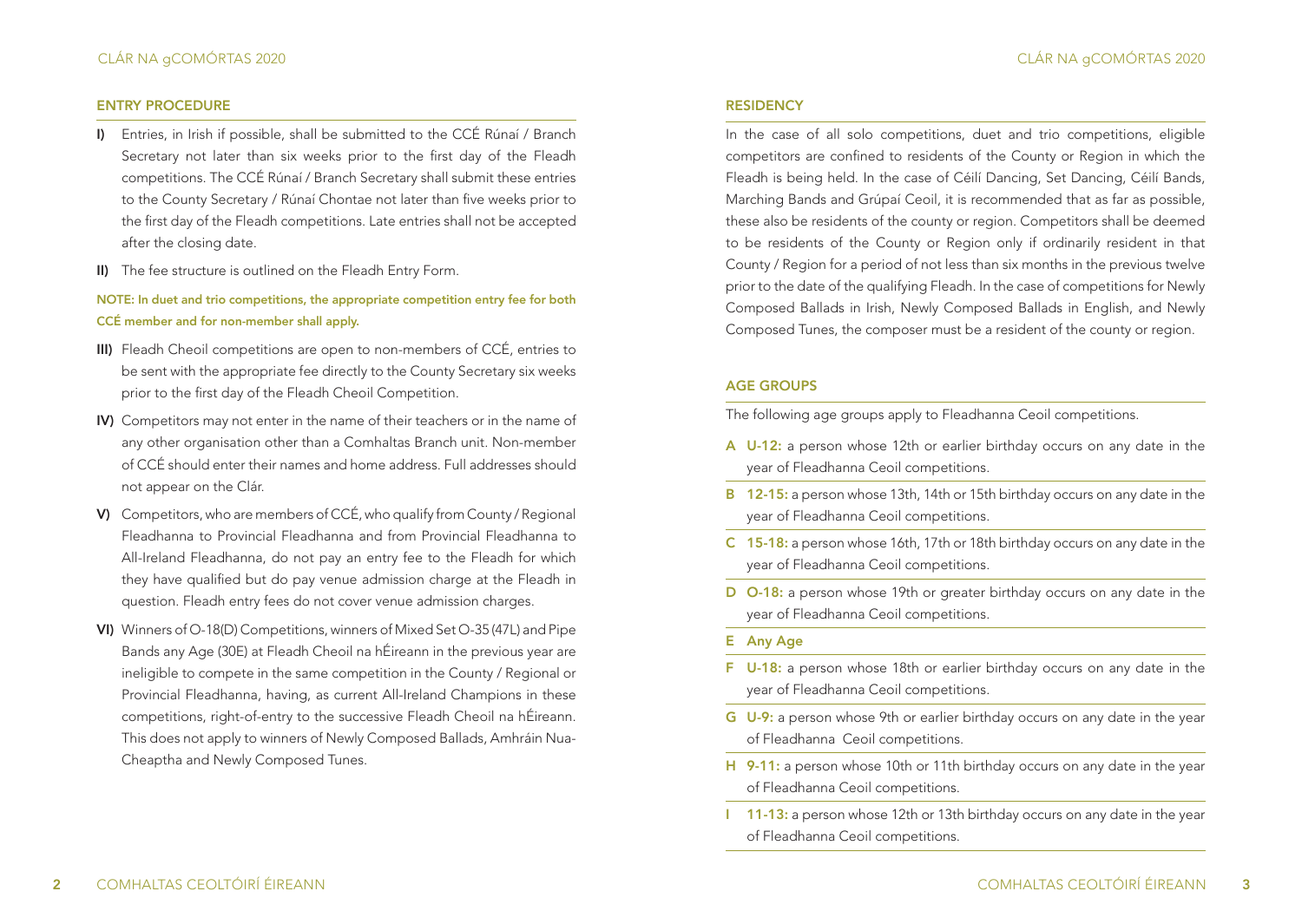- J 13-15: a person whose 14th or 15th birthday occurs on any date in the year of Fleadhanna Ceoil competitions.
- K 15-18: a person whose 16th, 17th or 18th birthday occurs on any date in the year of Fleadhanna Ceoil competitions.
- L Age Group L applies to Competition 47L only Mixed Set O-35. All members of the set must have their 36th or greater birthday on any date in the year of Fleadhanna Ceoil competitions.

NOTE: In the event of a dispute, a certificate of age must be produced within 7 days of the competition, if requested by the County / Regional / Provincial / C.E.C. Rúnaí. Failure to do so will entail automatic disqualification.

- I) In all Solo competitions, a competitor must compete in his / her own age group only.
- II) In Duets, Trios, Grúpaí Ceoil, Céilí Band and Marching Band competitions, a competitor may compete only once in any age group of the aforementioned competitions. A competitor may also compete in a higher age group, provided s/he changes instrument, but in Duets and Trios a minimum of one competitor must be in the higher age category.
- III) In Céilí Dancing a maximum of two dancers in the case of 8-Hand Céilí Dance and a maximum of one dancer in the case of 4-Hand Céilí Dance are allowed to dance in the next higher age group only, regardless of whether they have danced in their own age group or not. i.e. two dancers for 8-Hand and one dancer for 4-Hand U-12 may dance 12-15 but cannot dance 15-18. The same applies for 12-15, 15-18 and over 18.
- IV) In Set Dancing a maximum of two dancers in the case of full sets and a maximum of one dancer in the case of half sets are allowed to dance in the next higher age group only, regardless of whether they have danced in their own age group or not, i.e. two dancers for full set dancing teams U-12 may dance 12-15 but cannot dance 15-18. The same applies for 12-15, 15-18 and O-18.

#### TUNE CATEGORIES AS PER RIALACHA FLEADHANNA CEOIL

All competitions shall be traditional in character and in conformity with the Bunreacht of CCÉ.

Air (slow or lively), Reel, Polka, Hornpipe, March, Jig (double, single, slip), Slide, Set Dance, Mazurka, Planxty, Fling, Barn Dance, Schottische, Clan March and dance tunes played for céilí dances as approved by Ardchomhairle. These are – Haste to the Wedding, The Rakes of Mallow, Humours of Bandon, Trip to the Cottage, St Patrick's Day, The Three Tunes, Lannigan's Ball, Sweets of May.

NOTE: Competitors shall play each tune twice only. In the case of a tune which is played singly, a competitor may play such a tune three times (AB AB AB). Competitors who play extra tunes, e.g. two jigs or two reels in lieu of one, shall be adjudicated on the first tune of the selection only and shall be penalized by the deduction of two marks for each extra tune attempted.

### RECALL: No ties are permitted for 1st, 2nd or 3rd place

- ♦ An adjudicator may recall a competitor to perform again. In the event of a recall for solo, duet, or trio, one new piece of one's own choice must be performed.
- ♦ Recall for Céilí Bands requirements: Age Groups A and B: one new piece, C and D two new reek in succession
- ♦ In Amhránaíocht and Singing, all age groups, the recalled singer must sing one new song of one's own choice.
- Recalled competitors must present themselves within 30 minutes.
- Failure to report will forfeit advantage.
- Where adjudicators are seated apart, they shall mark their adjudication sheets separately and the final result is compiled using the points system (11, 7, 5, 4, 3, 2, 1). In the event of a tie on points the following shall apply: The call steward / clerk will refer to the placing already given by the relevant adjudicators, and take the overall majority of the relevant highest placing already allocated to the tied bands, so as to calculate a final and clear result and to minimize the number of bands having to perform again. (The majority decision shall always apply: in the case of three and five adjudicators, a 2:1 and at least a 3:2 majority respectively will apply).
- ♦ In the event of a further tie, bands will be required to play as per recall above.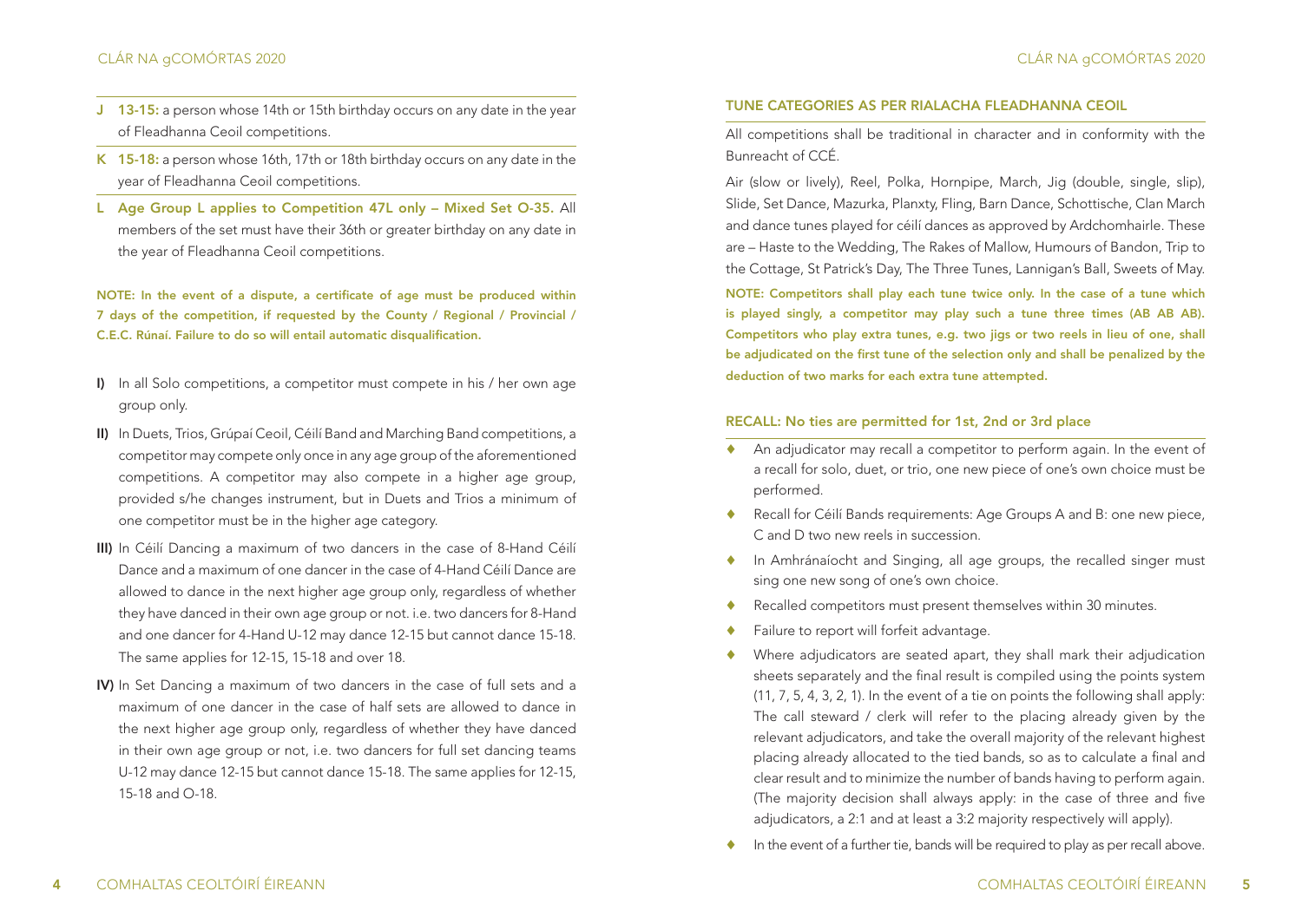# COMÓRTAIS AONARACHA – SOLO INSTRUMENTAL MUSIC **COMPETITIONS**

Electronic or amplified instruments are not acceptable in any competition, except electronic piano in Céilí Band competitions where a piano is not available. With the exception of the competitors playing the mouth organ, changing of instruments while competing in any competition except Grupaí Ceoil, is strictly forbidden.

In all Rogha Gléas / Miscellaneous, Tionlacan / Accompaniment competitions, the instrument being played shall be listed on the official Fleadh entry form. This competitor / instrument combination must be maintained at all subsequent Fleadhanna in that year and listed on Fleadh programmes.

|                                  | 1 Fidil – Fiddle                                     | ABCD |
|----------------------------------|------------------------------------------------------|------|
| 2 Bosca Ceoil – Button Accordion |                                                      | ABCD |
|                                  | ← This is confined to TWO Row Button Accordion only. |      |

# 3 Feadóg Mhór – Flute A B C D

- Concert Flute in D or E Flat.
- Instruments pitched in E Flat or below, to include traditional simple system wooden flutes, also Boehm system, Radcliffe system etc. Flutes pitched higher than E Flat must compete in the Rogha Gléas competition.

#### 4 Feadóg – Whistle **A B C D**

- 
- ♦ A whistle can be defined as an instrument with a fipple and not more than six finger holes. The pitch of the instrument or the material from which it is made is irrelevant.

| 5 Cairdín Pianó – Piano Accordion | <b>ABCD</b> |
|-----------------------------------|-------------|
| 6 Consairtín – Concertina         | ABCD        |
| 7 Píb Uilleann – Uilleann Pipes   | <b>ABCD</b> |
| 8 Cruit – Irish Harp              | ABCD        |
| 9 Orgán Béil – Mouth Organ        | ABCD        |

A diatonic instrument in a fixed key, as distinct from a harmonica. A harmonica is a chromatic instrument, incorporating the use of a mechanism or lever, and must be played in the Rogha Gléas competition.

| 10 Bainseó – Banjo       | ABCD |
|--------------------------|------|
| 11 Maindilín – Mandolin  | ABCD |
| 12 Pianó – Piano         | ABCD |
| 13 Mileoideon – Melodeon | ABCD |

The single row accordion is not a melodeon and is not acceptable in the melodeon competition.

#### 14 Rogha Gléas – Miscellaneous **A B C D**

This category caters for all instruments, on which the melody can be, and is played, not catered for in Solo Instrumental Competitions listed in Rule 8, 1-13. Electronic, mains or battery-powered instruments are not accepted. In competitions for Rogha Gléas / Miscellaneous, a competitor may compete on one instrument only. In all Miscellaneous competitions the instrument, and tuning if relevant, being played shall be listed on the Official Fleadh Entry Form. This competitor / instrument combination must be maintained at all subsequent Fleadhanna in that year. In all Fleadh programmes the competitor listings for Miscellaneous Competitions shall include the competitor's name and instrument.

#### 15 Tionlacan – Accompaniment A B C D

♦ This category caters for instruments that use melodic accompaniment as opposed to melody. The accompanist in this accompaniment competition should not be penalised for starting first, i.e. setting the tempo. This accompaniment must be played throughout the performance. The aim of the competition is to adjudicate on the accompaniment only. In all Accompaniment competitions the instrument being played shall be listed on the Official Fleadh Entry Form. This competitor / instrument combination must be maintained at all subsequent Fleadhanna in that year. In all Fleadh Programmes, the competitor listings for Accompaniment Competitions shall include the competitors name and instrument. A maximum of two musicians are permitted to play for accompaniment competitions.

# 16 Bodhrán **A B C D**

♦ A maximum of two musicians are permitted to play for competitors in the Bodhrán competition.

# 17 Drumaí Céilí – Céilí Band Drums A B C D

♦ A maximum of two musicians are permitted to play for competitors in the céilí drumming competition.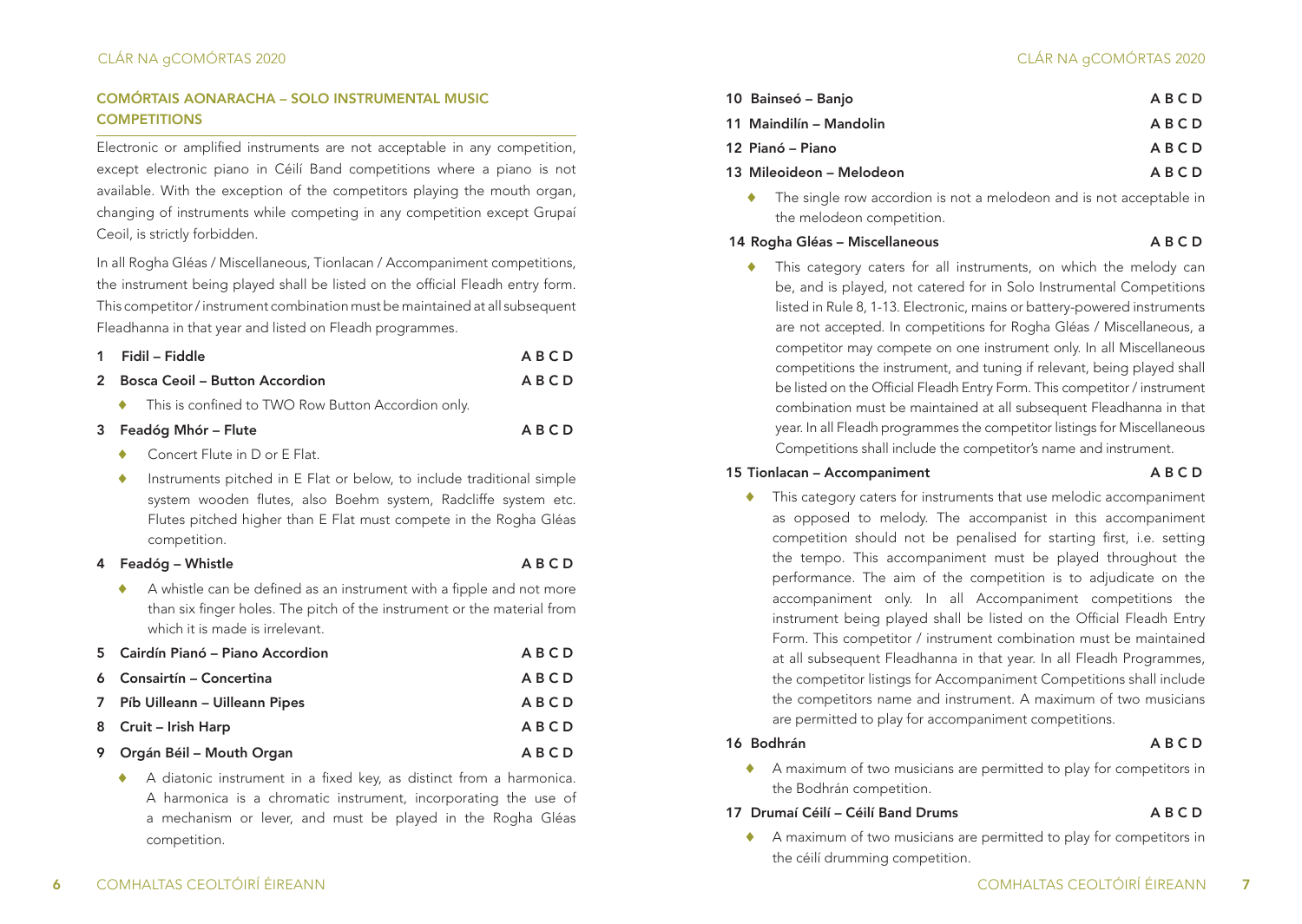### COMPETITIONS 1–17

Age groups A and B: One tune from each of two tune categories listed above.

Age Group C: One tune from each of three tune categories listed above.

Age Group D: One tune from each of four tune categories listed above.

NOTE: Senior Fiddle (1D), Flute (3D), Whistle (4D), Uilleann Pipes (7D) and Harp (8D) must include a slow air as one of their four tunes.

- Competitors shall play each tune twice only. In the case of a tune, which is played singly, a competitor may play such a tune three times (AB AB AB). Competitors who play extra tunes – e.g. two jigs or two reels in lieu of one, shall be adjudicated on the first tune of the selection only and shall be penalized by the deduction of two marks for each extra tune attempted.
- A competitor may not change the set tuning of that instrument throughout the performance.

#### FOINN MHALLA – SLOW AIRS

| 18 Foinn Mhalla, Fidil - Fiddle Slow Airs                | ABCD |
|----------------------------------------------------------|------|
| 19 Foinn Mhalla, Píb Uilleann – Uilleann Pipes Slow Airs | ABCD |
| 20 Foinn Mhalla, Feadóg Mhór – Flute Slow Airs           | ABCD |
| 21 Foinn Mhalla, Feadóg – Whistle Slow Airs              | ABCD |
| 22 Foinn Mhalla, Cruit - Harp Slow Airs                  | ABCD |

♦ Each Competitor shall submit a list of airs to the adjudicator and play as outlined in Age Groups A-D.

Age Group A: 1 air from a list of 2 (adjudicator's choice).

Age Group B: 2 airs from a list of 4 (adjudicator selects the first, competitor the second).

Age Group C: 2 airs from a list of 6 (adjudicator selects the first, competitor the second).

Age Group D: 2 airs from a list of 8 (adjudicator selects both airs).

- ♦ Only slow airs in the traditional idiom will be accepted.
- ♦ No penalty shall be levied on a competitor in the Slow Airs Competition, if he/she plays the air through only once.

# CEOL BEIRTE AGUS CEOL TRÍR

| 23 Ceol Beirte – Duets | ABCD |
|------------------------|------|
| 24 Ceol Trír – Trios   | ABCD |

Age Groups A and B: One tune from each of two tune categories listed above.

Age Group C: One tune from each of three tune categories listed above.

Age Group D: One tune from each of four tune categories listed above.

- ♦ A Duet shall comprise of two melody instruments. A senior duet (Age Group D) shall comprise of two different melody instruments. Duet members must at all times play the melody of the tune.
- ♦ A Trio shall comprise of three melody instruments. A senior trio (Age Group D) shall comprise of at least two different melody instruments. Trio members must at all times play the melody.
- ♦ In Duets and Trios, full names and addresses and Comhaltas Branches where appropriate, of all participants must be listed on the entry forms. The instrument being played by each competitor in the ensemble shall be clearly listed with the competitors name on the Official Fleadh Entry Form and subsequently in Fleadh Programmes. This competitor / instrument combination must be maintained at all subsequent Fleadhanna in that year; having qualified, no substitution of instrument or person allowed.

# BANNAÍ CÉILÍ – CÉILÍ BANDS

25 Buíon Cheoil Chéil – Céilí Bands A B C D

A céilí band shall consist of not less than 5 and not more than 10 members.

Age Group A: Céilí Bands shall play one tune from each of two tune categories.

Age Group B: Céilí Bands shall play two reels in succession and one tune from one other tune category.

Age Group C: Céilí Bands shall play two reels in succession, plus one tune from each of two other categories.

Age Group D: Senior Céilí Bands, tunes required are two reels in succession, two jigs in succession and a maximum of two tunes from each of two other tune categories.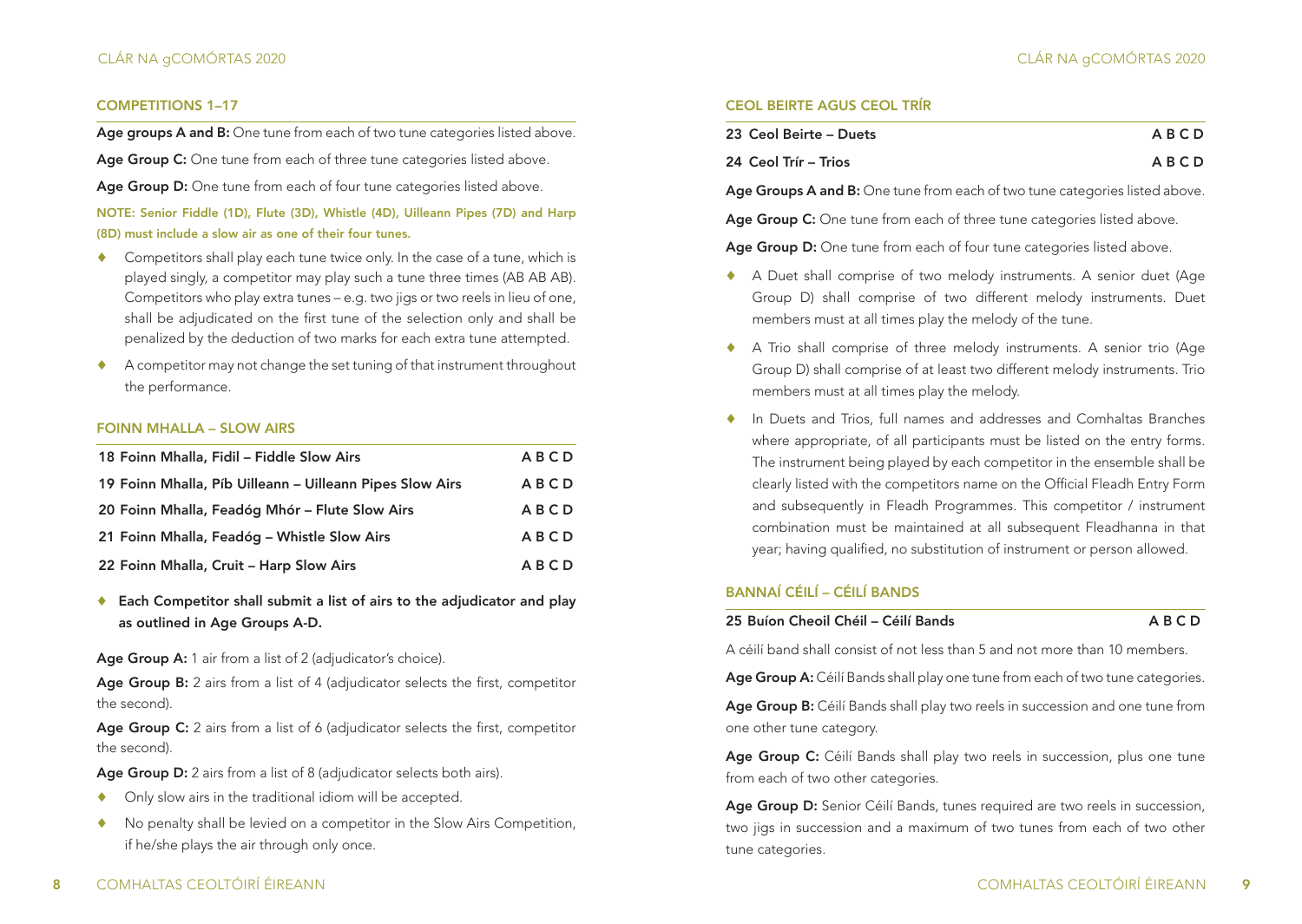#### GRÚPAÍ CEOIL

# 26 Grúpaí Ceoil **A B C D**

- ♦ Grúpaí Ceoil shall consist of a minimum of 4 and maximum of 20 members.
- Each group shall perform its own choice of music for a minimum of 6 minutes and a maximum of 8 minutes, but with a limit of 10 minutes on stage. In competitions for Grúpaí Ceoil, whistlers and lilters may be included, as well as players of bodhrán and bones, but piano and drums are not permitted.
- Special attention should be paid to selection of tunes and efforts should be made to play tunes other than jigs, reels and hornpipes, e.g. slow airs, set dances, marches, flings, mazurkas, polkas, slides, schottisches, planxties, barn dances, clan marches, harp music and waltzes etc. to provide as much variety as possible. Slow airs need not be played by a solo performer.
- ♦ The programme presented by all Grúpaí Ceoil must be from within the Irish traditional idiom.
- ♦ All Grúpaí Ceoil are required, as part of their programme, to perform at least one dance tune, played at least once in unison by all members of the group who play melodic instruments.
- ♦ The group shall perform its own choice of music for a period of 6 to 8 minutes. 2 marks shall be deducted for each minute or part thereof, in excess of 8 minutes or less than 6 minutes as determined by the adjudicator.
- ♦ Attention should also be given to instrumental arrangements and presentation of the music.
- ♦ A list of music pieces in the order to be played, e.g. slip jig, march, etc. and a list of instruments shall be submitted by each group leader to the competition clerk prior to the performance.

## BANNAÍ MÁIRSEÁLA – MARCHING BANDS

| 27 Buíon Cheoil Cáirdín – Accordion (Marching) Band         | F D  |
|-------------------------------------------------------------|------|
| 28 Buíon Cheoil Feadóg Mhór – Flute (Marching) Band         | F D. |
| 29 Buíon Cheoil Rogha Gléas – Miscellaneous (Marching Band) | F D  |
| 30 Buíon Cheoil Phíb – Pipe (Marching) Band                 | Е.   |

#### Please note the age categories, which apply to these competitions.

- ♦ Each band must play a minimum of two marches, plus a selection from the list of tunes classifications / tune categories on page 5.
- ♦ Performance time shall be from 10 Minutes (minimum) to 12 Minutes (maximum). Two marks shall be deducted for each minute or part thereof, under 10 or over 12 minutes.
- Bands shall compete in an outdoor arena of 40 x 20 metres.

# AMHRÁNAÍOCHT – SINGING

| 31 Amhránaíocht ar an Sean Nós (Mná)                | <b>ABCD</b> |
|-----------------------------------------------------|-------------|
| 32 Amhránaíocht ar an Sean Nós (Fir)                | ABCD        |
| 33 English Singing (Ladies) – Amhráin Bhéarla (Mná) | ABCD        |
| 34 English Singing (Men) – Amhráin Bhéarla (Fir)    | ABCD        |

Age Group A: Two songs of his / her choice – ceann mall (slow) and ceann mear (lively).

Age Groups B and C: Two songs from a list of four submitted (two slow and two lively).

♦ The first song is selected by the adjudicator and the second contrasting song by the competitor.

Age Group D: Two Songs from a list of six submitted (4 slow and 2 lively).

 $\bullet$  The first song is selected by the adjudicator, and the second contrasting song by the competitor. Lists must clearly denote the lively songs.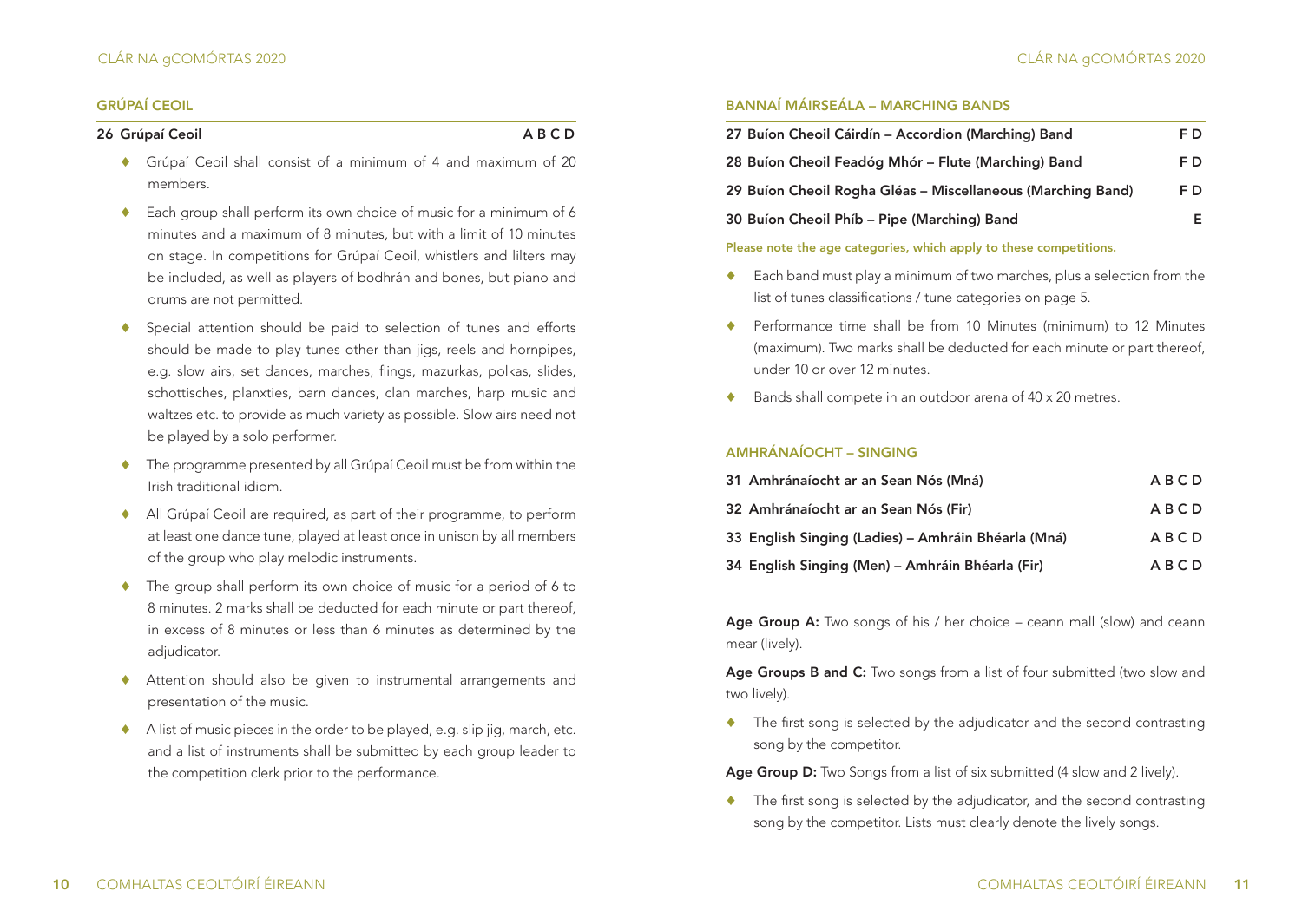### FEADAÍL AGUS PORTAIREACHT – WHISTLING AND LILTING

| 35 Feadaíl – Whistling    | ABCD |
|---------------------------|------|
| 36 Portaireacht – Lilting | ABCD |

Age groups A and B: One tune from each of two tune categories listed above. *(Rule7)*

Age Group C: One tune from each of three tune categories listed above.

Age Group D: One tune from each of four tune categories listed above.

# ÁMHRÁIN AGUS CEOL NUACHEAPTHA – NEWLY COMPOSED SONGS AND TUNES

37 Amhráin Nua Cheaptha, Gaeilge – Newly Composed Songs in Irish E

| 38 Newly Composed Songs in English – Amhráin Nua Cheaptha, |  |
|------------------------------------------------------------|--|
| Béarla                                                     |  |

- 39 Píosaí Cheoil Nua-Chumtha Newly Composed Tunes E
	- ♦ The tune or song must not have been previously entered in any Fleadh Cheoil competition, nor have been previously published or commercially recorded.
	- ♦ The composer(s) must be resident of the county or region in which the song or tune is entered.
	- ♦ The newly composed tune must be traditional in character and must adhere to the tune categories specified for Fleadh Cheoil competitions.
	- ♦ A written copy of the tune, in staff notation only, must be submitted with the competition entry not later than six weeks prior to the first day of the County or Regional Fleadh competitions. The CCÉ Rúnaí / Branch Secretary shall submit these entries to the County Secretary / Rúnaí Chontae not later than five weeks prior to the first day of the Fleadh competitions. Only this original version of the tune, as submitted with entry, is acceptable in performance, i.e. no edits or changes are accepted should the tune or song subsequently qualify for Provincial or All-Ireland Fleadhanna. This original version must be performed at subsequent competition(s) should the tune qualify.
- ♦ The newly composed tune shall be played two times through. The first time through, only the original version of the tune, as submitted with entry, is acceptable in performance; however, the second time through, variations are permitted. The newly composed song must have a lively tempo or slow tempo as previously defined. The tune or song must be performed by a solo musician or singer, without accompaniment. The composer(s) may designate a musician or singer to perform the tune or song, and this performer may reside outside the county or region of the original entry.
- ♦ The tune or song will be judged solely on the merits of the composition and not on the standard of the performance.
- The name and full address of the composer(s) shall be written on the sheet containing the tune notation / song lyrics. A copy of the original song lyrics / tune will be forwarded together with the Fleadh results to the appropriate Provincial Fleadh and to Fleadh Cheoil na hÉireann if the song / tune qualifies.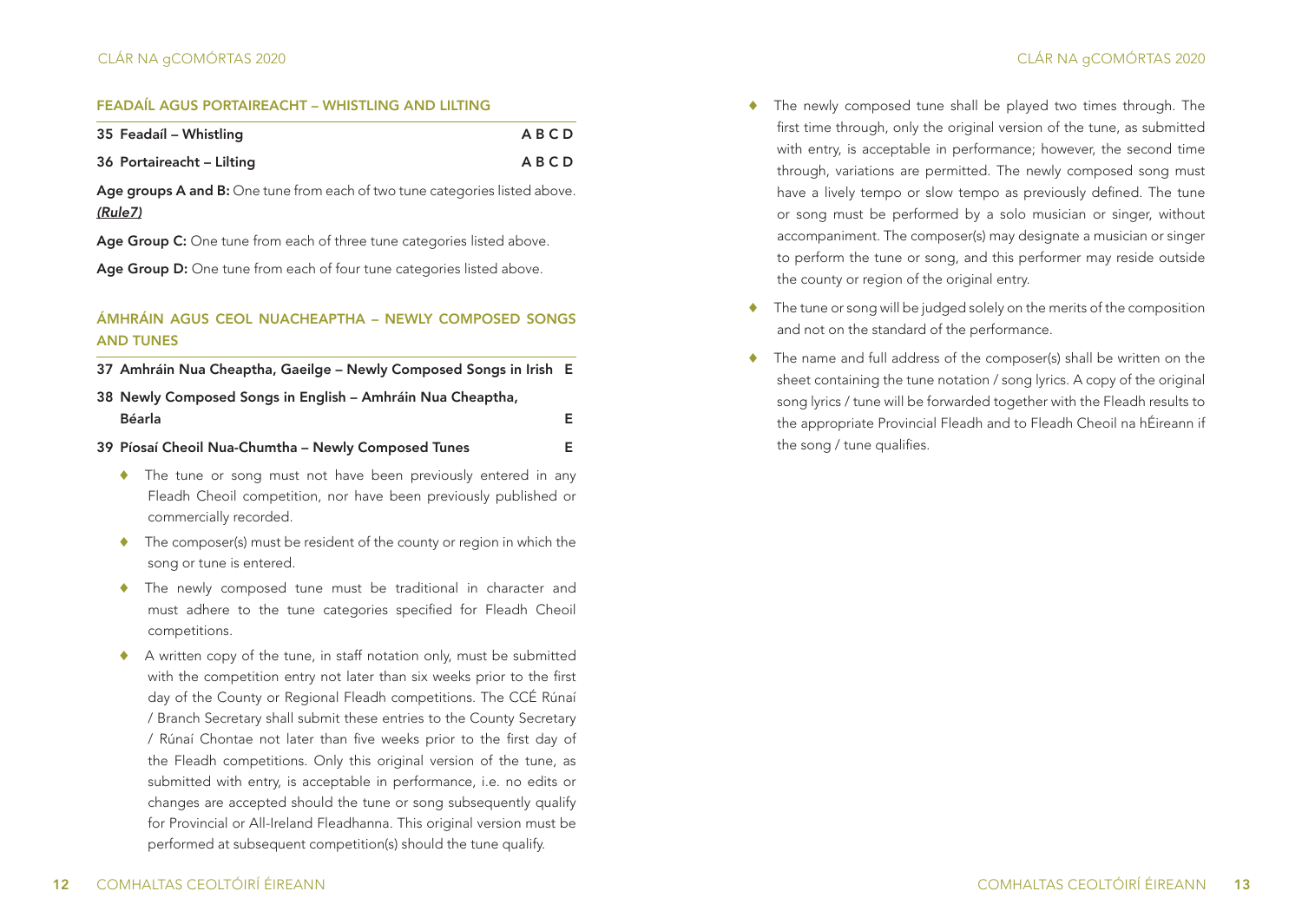# COMÓRTAIS RINCE CÉILÍ / CÉILÍ DANCING

Competitions 40-43: Rince Céilí / Céilí Dancing Competitions.

*Ladies 8-Hand, Mixed 8-Hand, Ladies 4-Hand, Mixed 4-Hand Age Groups A, B, C and D.*

Competitors may only perform 4-Hand or 8-Hand Céilí Dances from *Ár Rincí Céilí* (Revision September 2015) and subsequent updates in the Céilí dancing handbook issued by An Coimisiún le Rincí Gaelacha.

### I) ENTRIES:

CCÉ members: In Irish if possible, Names of 8 team members for 8-Hand Céilí and 4 team members for 4-Hand Céilí, together with appropriate entry fee, shall be submitted to the CCÉ Branch Rúnaí / Branch Secretary not later than six weeks prior to the first day of the Fleadh competitions. The CCÉ Rúnaí / Branch Secretary shall submit these entries to the County Secretary / Rúnaí Chontae not later than five weeks prior to the first day of the Fleadh competitions.

Non-members of CCÉ: In Irish if possible, Names of 8 team members together with the appropriate entry fees, shall be submitted directly to the County Secretary six weeks prior to the Fleadh Cheoil.

Late entries shall not be accepted after the closing date.

#### II) AGE CATEGORIES:

(A) Under 12: a person whose 12th or earlier birthday occurs on any date in the year of Fleadhanna Ceoil competitions.

(B) 12-15: a person whose 13th, 14th or 15th birthday occurs on any date in the year of Fleadhanna Ceoil competitions.

(C) 15-18: a person whose 16th, 17th or 18th birthday occurs on any date in the year of Fleadhanna Ceoil competitions.

(D) Over 18: a person whose 19th or greater birthday occurs on any date in the year of Fleadhanna Ceoil competitions.

NOTE: In the event of a dispute, a certificate of age must be produced within 7 days of the competition, if requested by the County / Regional / Provincial / C.E.C. Rúnaí. Failure to do so will entail automatic disqualification.

- III) Mixed 8-Hand Céilí Dance Teams in 12 / 15, 15 / 18 and Senior must consist of four male and four female dancers and two male and two female dancers in mixed 4-Hand Céilí Dance Teams
- IV) U 12 Mixed 8-Hand Céilí Dance Teams should, as far as possible, consist of 4 male and 4 female, but must contain minimum of three male in the case of 8-Hand Céilí and a minimum of one male in the case of U-12 Mixed 4-Hand Céilí.
- V) A maximum of two dancers in the case of 8-Hand Céilí Dance and a maximum of one dancer in the case of 4-Hand Céilí Dance are allowed to dance in the next higher age group only, regardless of whether they have danced in their own age group or not. i.e. two dancers for 8-Hand and one dancer for 4-Hand under 12 may dance 12-15 but cannot dance 15-18. The same applies for 12-15, 15-18 and senior.
- VI) No competitor may dance more than once in any one competition i.e. any dancer may not compete with two different teams in the same competition or in the same competition in more than one County / Region and Province.
- VII) SUBSTITUTION: A maximum of two dancers in the case of 8-Hand Céilí dance and a maximum of one dancer in the case of 4-Hand Céilí can be substituted at the first round and at each subsequent round of the competition. This also applies to All Ireland Senior Winners who qualify automatically for Fleadh na hÉireann in the following year. In the event of a recall, no further substitution is allowed.
- VIII) RECALL: The following applies: Fé 12, 12-15, 15-18 and Senior. It is essential to dance a body and one new figure of the same dance (not previously danced in the competition by the team). It is essential that the same dancers will dance in the event of a recall and no substitutions are allowed for a recall. Recalled competitors must present themselves within 30 minutes. Failure to report will forfeit advantage.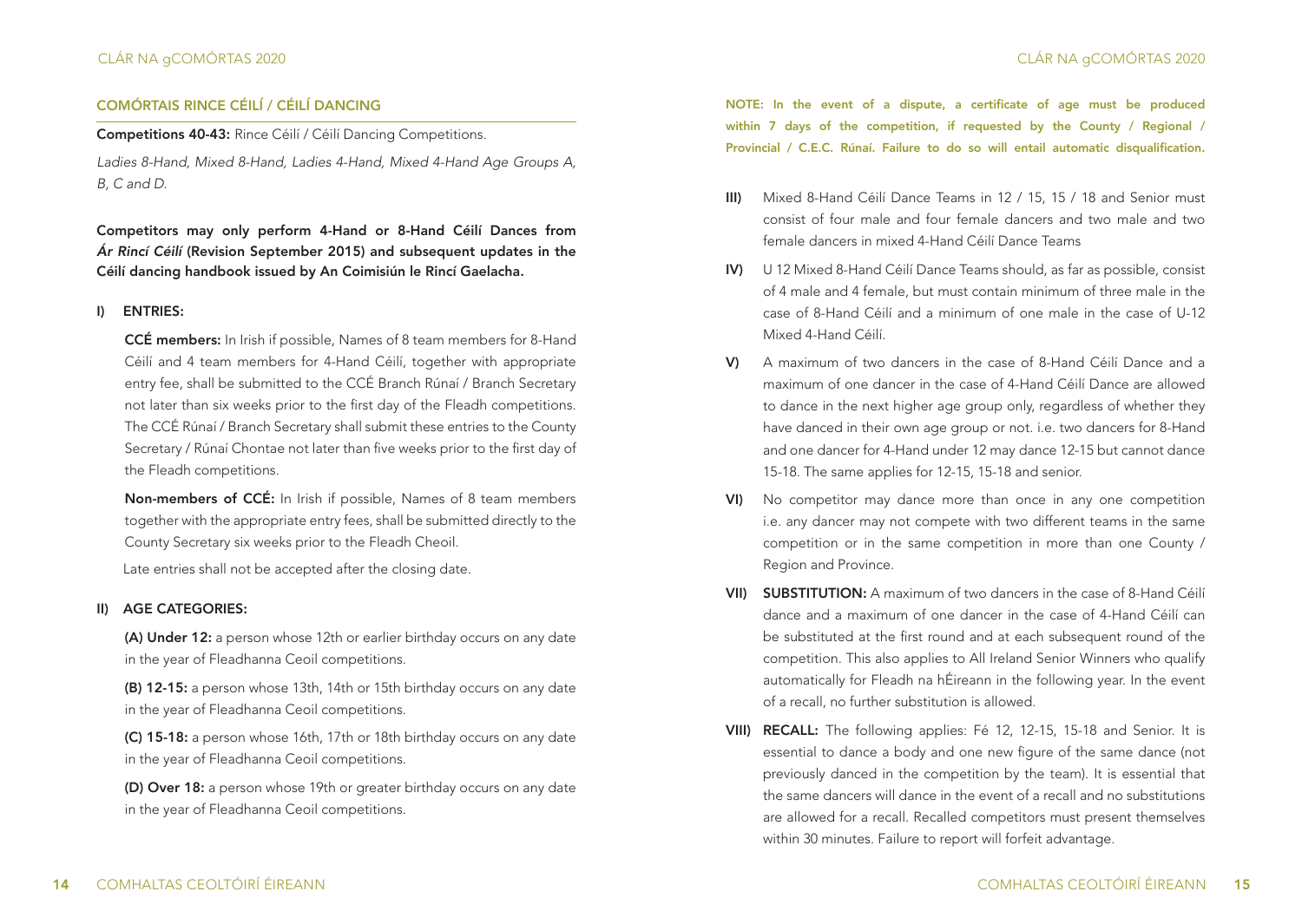- IX) Two 4-hand dances will not meet the requirements of 8-Hand Competition.
- X) The adjudicators will signify that they have seen enough of the dance by ringing a bell. Competitors are advised to have the selected dance rehearsed in full.
- XI) Simple and appropriate dress code: no school of dancing costumes allowed; no dancing wigs allowed; no tips or built-up shoes allowed.
- XII) Marching on and off stage to music accompaniment is not permitted.
- XIII) The adjudicators' decision is final.
- XIV) The managers / mentors / teachers of céilí dancing teams register in writing the name of dance, dancers, as well as age and substitution details on the day of the competition.
- XV) Managers, mentors, teachers etc. Are not allowed to coach teams during performance.
- XVI) Managers, mentors, teachers are allowed to communicate with the musicians prior to performance on stage.
- XVII) Winners of over 18 (D) Céilí dancing: Ladies and Mixed competitions at Fleadh Cheoil na hÉireann in the previous year are **ineligible** to compete in the same competition at County / Regional or Provincial Fleadh.
- XVIII) The organising committee is responsible for providing the musical accompaniment. All teams must dance to the music provided. Musical accompaniment is confined to acoustic instruments only – no electronic devices such as rhythm / drum machines or such like devices are allowed. Keyboard in piano mode only may be used. Musicians must be competent to play for all Céilí dances and be familiar with the tunes required.
- XIX) Dancing to pre-recorded music tracks is not allowed for céilí dancing competitions. The same musical accompaniment must be used for all competitors in any one competition in céilí competitions
- XX) Only amplification / P.A. system(s) supplied by the organising coiste is allowed.
- XXI) Failure to comply with the above rules shall lead to disqualification.

#### RINCE SEIT / SET DANCING

Competitions 44-47: Comórtas, Rince Seit / Set Dancing Competitions.

*Ladies Full Set (A, B, C, D), Mixed Full Set (A, B, C, D), Mixed Half Set (F & D), Mixed Full Set (L).*

Competitiors may only perform traditional sets and half sets from the official list approved by Coiste Rince.

#### I) ENTRIES:

CCÉ members: In Irish if possible, Entry Form showing names of 8 team members for full sets and 4 team members for Half Sets, together with the appropriate entry fees, must be submitted to the CCÉ Branch Rúnaí / Branch Secretary not later than six weeks prior to the first day of the Fleadh competitions. The CCÉ Rúnaí / Branch Secretary shall submit these entries to the County Secretary / Rúnaí Chontae not later than five weeks prior to the first day of the Fleadh competitions. Late entries shall not be accepted after the closing date.

Non-members of CCÉ: Entry Form showing 8 team members for full sets and 4 team members for Half Sets, together with the appropriate entry fees, shall be submitted directly to the County Secretary not later than six weeks prior to the Fleadh Cheoil Competition.

#### II) AGE CATEGORIES:

(A) Under 12: a person whose 12th or earlier birthday occurs on any date in the year of Fleadhanna Ceoil competitions.

(B) 12-15: a person whose 13th, 14th or 15th birthday occurs on any date in the year of Fleadhanna Ceoil competitions.

(C) 15-18: a person whose 16th, 17th or 18th birthday occurs on any date in the year of Fleadhanna Ceoil competitions.

(D) Over 18: a person whose 19th or greater birthday occurs on any date in the year of Fleadhanna Ceoil competitions.

(F) Under 18: a person whose 18th or earlier birthday occurs on any date in the year of Fleadhanna Ceoil competitions.

(L) Age Group L applies to Competition 47L only – Mixed Set over 35.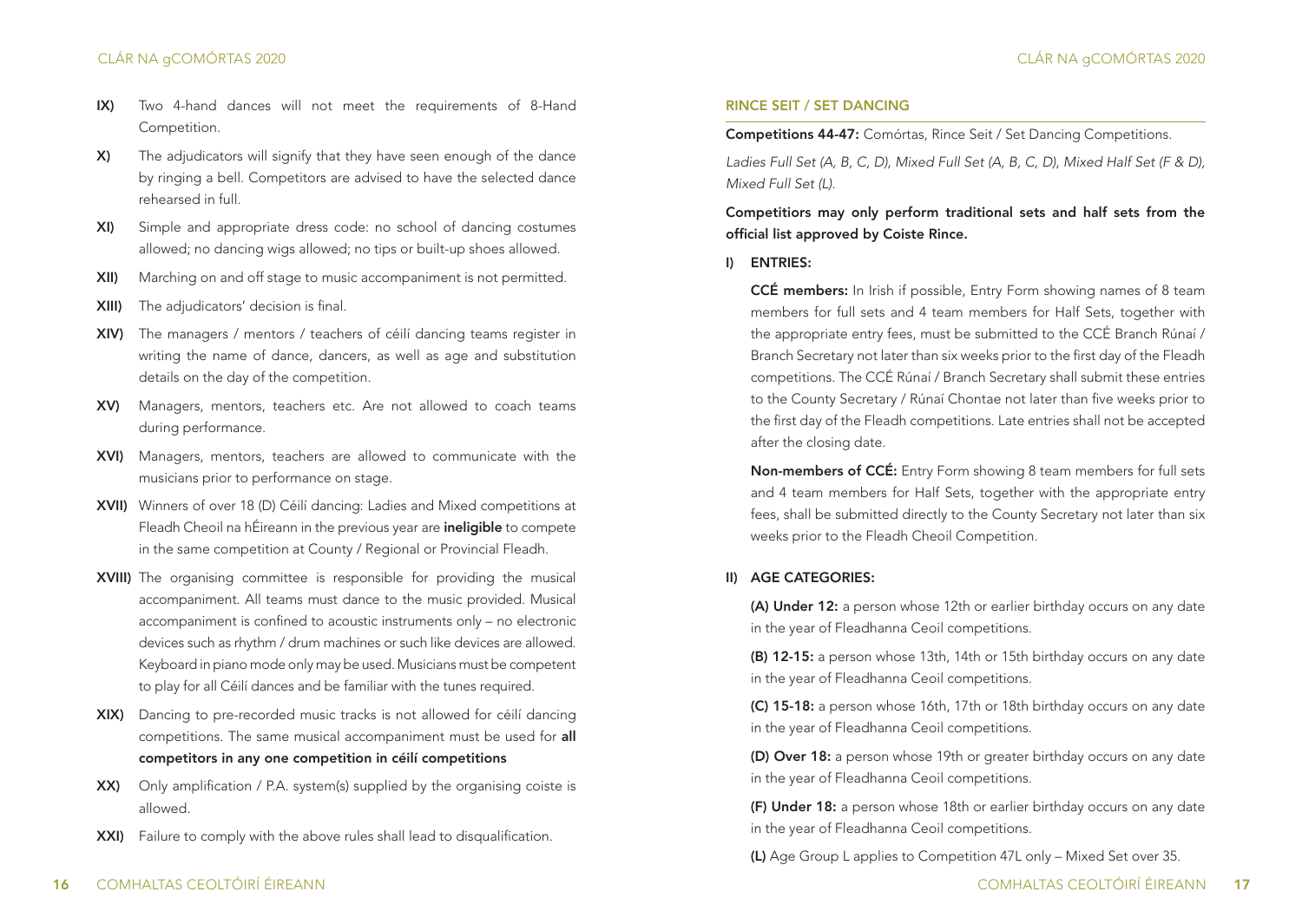# CLÁR NA gCOMÓRTAS 2020 CLÁR NA gCOMÓRTAS 2020

NOTE: In the event of a dispute, a certificate of age must be produced within 7 days of the competition, if requested by the County / Regional / Provincial / C.E.C. Rúnaí. Failure to do so will entail automatic disqualification.

- III) Mixed Full Set Dancing Teams in 12-15, 15-18 and Senior must consist of four male and four female dancers and two male and two female dancers in Mixed Half set Dancing Teams.
- IV) U 12 Mixed Full Set Dancing Teams should, as far as possible, consist of four male and four female, but must contain a minimum of three male in the case of full sets.
- V) A maximum of two dancers in the case of full sets and a maximum of one dancer in the case of half sets are allowed to dance in the next higher age group only, regardless of whether they have danced in their own age group or not, i.e. two dancers for full set dancing teams under 12 may dance 12-15 but cannot dance 15-18, the same applies for 12-15, 15 / 18 and Senior. In Mixed Set O-35s – all dancers must be over 35 years.
- VI) No competitor may dance more than once in any one competition i.e. any dancer may not compete with two different teams in the same competition or in the same competition in more than one County / Region and Province.
- VII) SUBSTITUTION: A maximum of two dancers in the case of full set and a maximum of one dancer in the case of Half Set can be substituted at the first round and at each subsequent round of the competition. This also applies to All Ireland Senior and O-35 Winners who qualify automatically for Fleadh na hÉireann in the following year. In the event of a recall, no further substitution is allowed.
- VIII) PARTS: Competitors in the senior set dancing and over 35 years competitions are required to dance three parts of a traditional set or half set. Two of the parts will be of their own choice, and one part nominated by the adjudicator at the time of each performance. Competitors in junior sets and half sets will be required to dance two parts of a traditional set.
- IX) ADJUDICATION: Where adjudicators are seated apart, they shall mark their adjudication sheets separately and the final result compiled using, using the present points system (11, 7, 5, 4, 3, 2, 1). In the event of a tie of points the following shall apply: The call steward / clerk will refer to the placing already given by the relevant adjudicators, and take the overall majority of the relevant highest placing already allocated to the tied teams, so as to calculate a final and clear result and to minimize the number of teams having to perform again. (The majority decision shall always apply: in the case of three and five adjudicators, a 2:1 and at least a 3:2 majority respectively will apply). In the event of a further tie, teams will be required to dance as per recall at (x) below.
- X) RECALL: Fé 12, 12-15 and 15-18: One new part (not previously danced in the competition by the team). Senior and Over 35: One new part (not previously danced in the competition by the team). When a team has selected a set with only three parts they must dance one new part from a different set. It is essential that the same dancers will dance in the event of a recall and no substitutions are allowed for a recall. Recalled competitors must present themselves within 30 minutes. Failure to report will forfeit advantage.
- XI) While competitors in the full set competition may also dance in the half set competition and vice-versa, only recognised traditional half sets (from official list approved by Coiste Rince) will be accepted e.g. Wexford Half Set. East Galway Half Set etc. Adapting or converting a recognised full set to a half set is not permitted.
- XII) The managers / mentors / teachers of Set dancing teams register in writing the name of dance, dancers, as well as age, substitution details and parts of sets being danced on the day of the competition.
- XIII) All dancing must cease at the end of the recognised part. Simple and appropriate dress code, no school of dancing costumes are allowed. No dancing wigs are allowed, no tips or built up shoes are allowed.
- XIV) Marching on and off the stage to music accompaniment is not permitted.
- XV) The adjudicators' decision is final.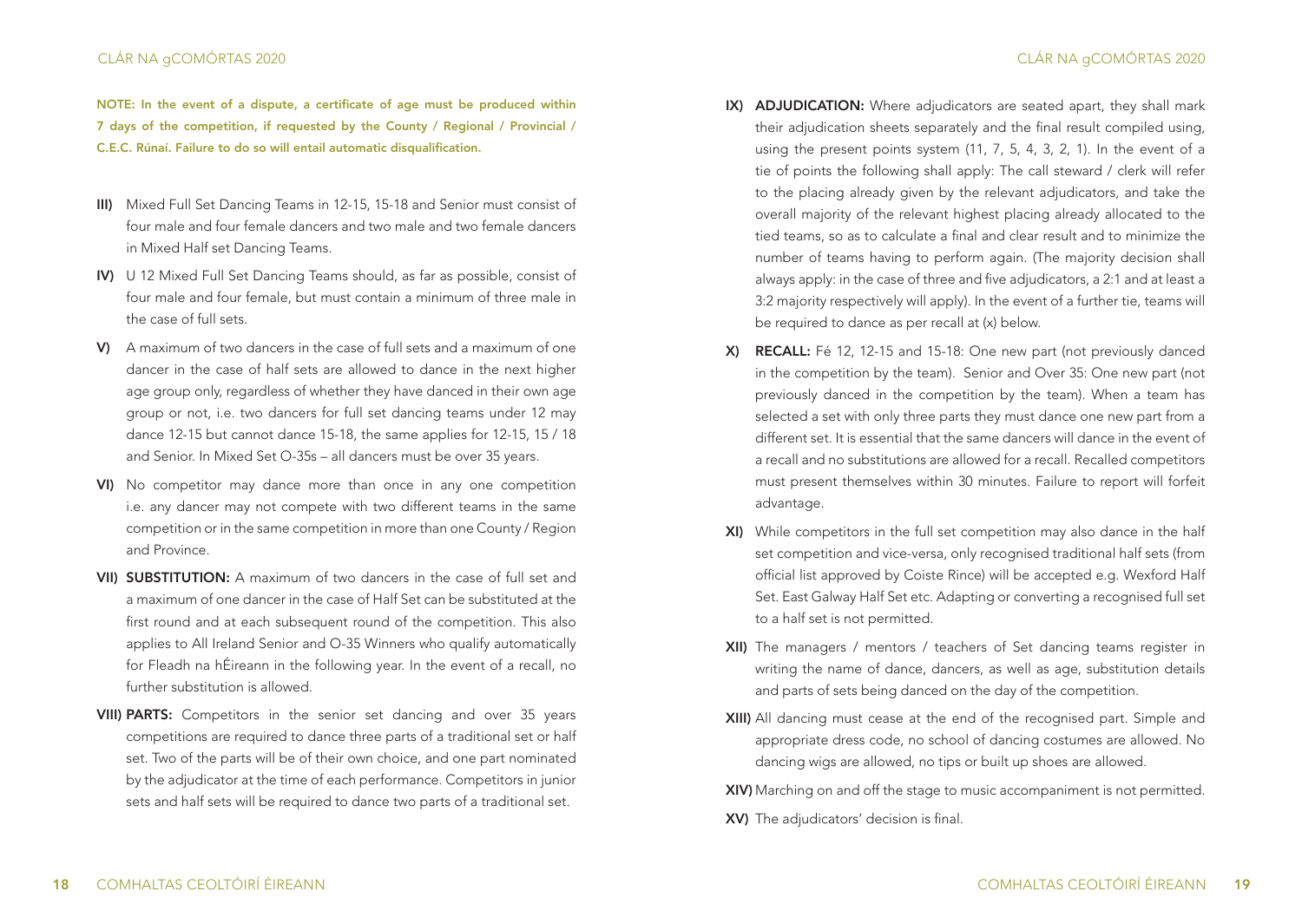# CLÁR NA gCOMÓRTAS 2020

- XVI) Managers, mentors, teachers are not allowed to coach teams during the performance.
- XVII) Managers, mentors, teachers are allowed to communicate with the musicians prior to performance on stage.
- XVIII) Winners of over 18 (D) set dancing: Ladies and Mixed competitions, half-sets and O-35s at Fleadh Cheoil na hÉireann in the previous year are ineligible to compete in the same competition at County / Regional or Provincial Fleadh.
- XIX) Teams must provide their own live music. Musical accompaniment is confined to acoustic instruments only No electronic devices such as rhythm / drum machines or such like devices are allowed. Keyboard in piano mode only may be used. Only amplification / PA system(s) supplied by the organising coiste is allowed.
- XX) Dancing to pre-recorded music tracks is not allowed for set dancing
- XXI) Ten days prior to the competition adjudicators shall be provided with the names of the sets that may be danced.
- XXII) Failure to comply with the above rules shall lead to disqualification.

#### COMPETITION 48: RINCE AR AN SEAN NÓS

- I) This competition is intended for Traditional Style Sean Nós dancing.
- II) Competitions are open to non-members as well as to members of Comhaltas.

#### AGE CATEGORIES:

(A) Under 12: a person whose 12th or earlier birthday occurs on any date in the year of Fleadhanna Ceoil competitions.

(B) 12-15: a person whose 13th, 14th or 15th birthday occurs on any date in the year of Fleadhanna Ceoil competitions.

(C) 15-18: a person whose 16th, 17th or 18th birthday occurs on any date in the year of Fleadhanna Ceoil competitions.

(D) Over 18: a person whose 19th or greater birthday occurs on any date in the year of Fleadhanna Ceoil competitions.

NOTE: In the event of a dispute, a certificate of age must be produced within 7 days of the competition, if requested by the County / Regional / Provincial / CEC Rúnaí. Failure to do so will entail automatic disqualification.

- III) One dance tempo of competitor's own choice to be performed. (This must not exceed three minutes). Any combination of rhythms e.g. jig–reel or hornpipe-reel is not permitted.
- IV) No tips or built up shoes allowed.
- V) No props of any kind allowed.
- VI) The organising Committee is responsible for providing the musical accompaniment. All dancers must dance to the music provided. No electronic devices such as rhythm / drum machines or such like devices are allowed. Keyboard in piano mode only may be used.
- VII) Dancing to pre-recorded music tracks is not allowed for sean-nós dancing competitions.
- VIII) The same musical accompaniment must be used for all competitors in any one competition in sean-nós dance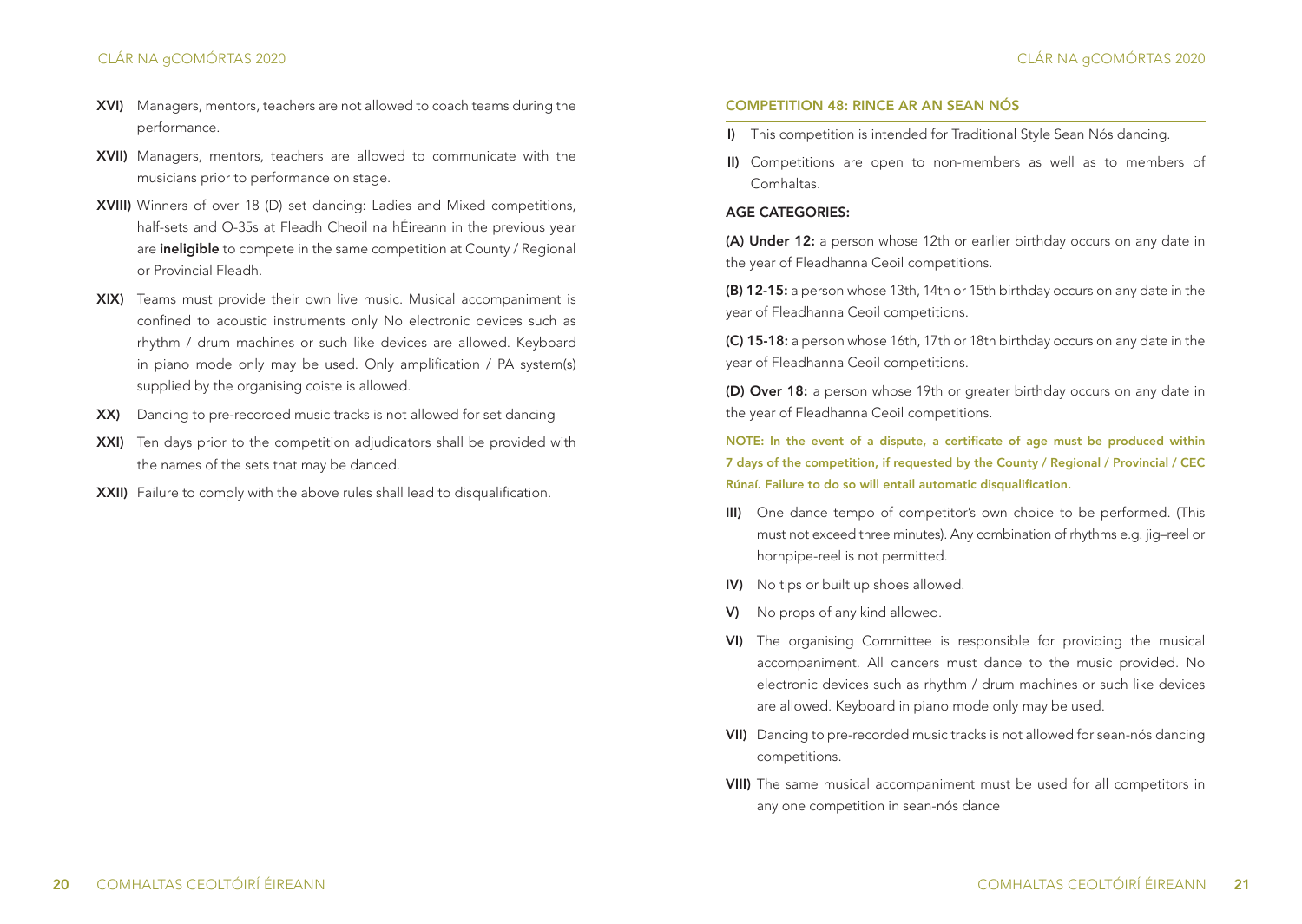- IX) Only amplification / PA system(s) supplied by the organising coiste is allowed.
- X) The adjudicators' decision is final.
- XI) Failure to comply with the above rules shall lead to disqualification.
- XII) Winners of Over 18 (D) Sean Nós Dancing Competition at Fleadh Cheoil na hÉireann in the previous year are **ineligible** to compete in the same competition, in the County / Regional or Provincial Fleadh.

# As with official Fleadh Cheoil competitions, except Comhrá Gaeilge, the following applies to all rince céilí, rince seit and rince ar an sean nós competitions:

Winners of First and Second Prizes shall qualify from County / Regional Fleadhanna to Provincial Fleadhanna and from Provincial Fleadhanna to Fleadh Cheoil na hÉireann, in the same year, together with a maximum of one other competitor in each competition, if the adjudicator is satisfied that the competitors have reached a sufficiently high standard in the appropriate grade.

# COMÓRTAS 49: COMHRÁ GAEILGE

#### Aois Grúpaí: Fé-9, 9-11, 11-13, 13-15 and 15-18.

*Entry and eligibility etc. as per pages 1-2.*

- I) The focus of the competition is conversational Irish.
- II) Five prize winners qualify from County (Regional) to Provincial Fleadhanna and five prize winners qualify from Provincial to the All-Ireland Fleadh in each age group. At All-Ireland Level 1<sup>st</sup>, 2<sup>nd</sup> and 3<sup>rd</sup> prizes are awarded. A percentage mark must be shown on each competitor's adjudication sheet.

#### III) COMPETITION:

The competitors are assessed under the following categories:

- ♦ Accuracy and Fluency; 55
- ♦ Information; 25
- ◆ Poem or Story: 20 (Singing a song is not acceptable as a substitute for the poem / story)

Note: The 'Information' Section is adjudicated as follows:

Competitors U-9 will be expected to have knowledge of Comhaltas.

Competitors U-11 and U-13 will be expected to have knowledge of Comhaltas and the Gaelic Athletic Association.

Competitors U-15 and U-18 will be expected to have knowledge of Comhaltas, The Gaelic Athletic Association, Conradh na Gaeilge, Glór na nGael, Raidió na Gaeltachta, TG4 and Udarás na Gaeltachta.

In the case of Comhaltas emphasis will be on local Comhaltas activity.

IV) DURATION: The duration of time allocated to each competitor is as follows: inclusive of the poem or story extract, which is no more than 2 mins.

U-9: 6-7 Minutes

 $9-11: 6-7$  Minutes

11-13: 9-10 Minutes

- 13-15: 9-10 Minutes
- 15-18; 11-12 Minutes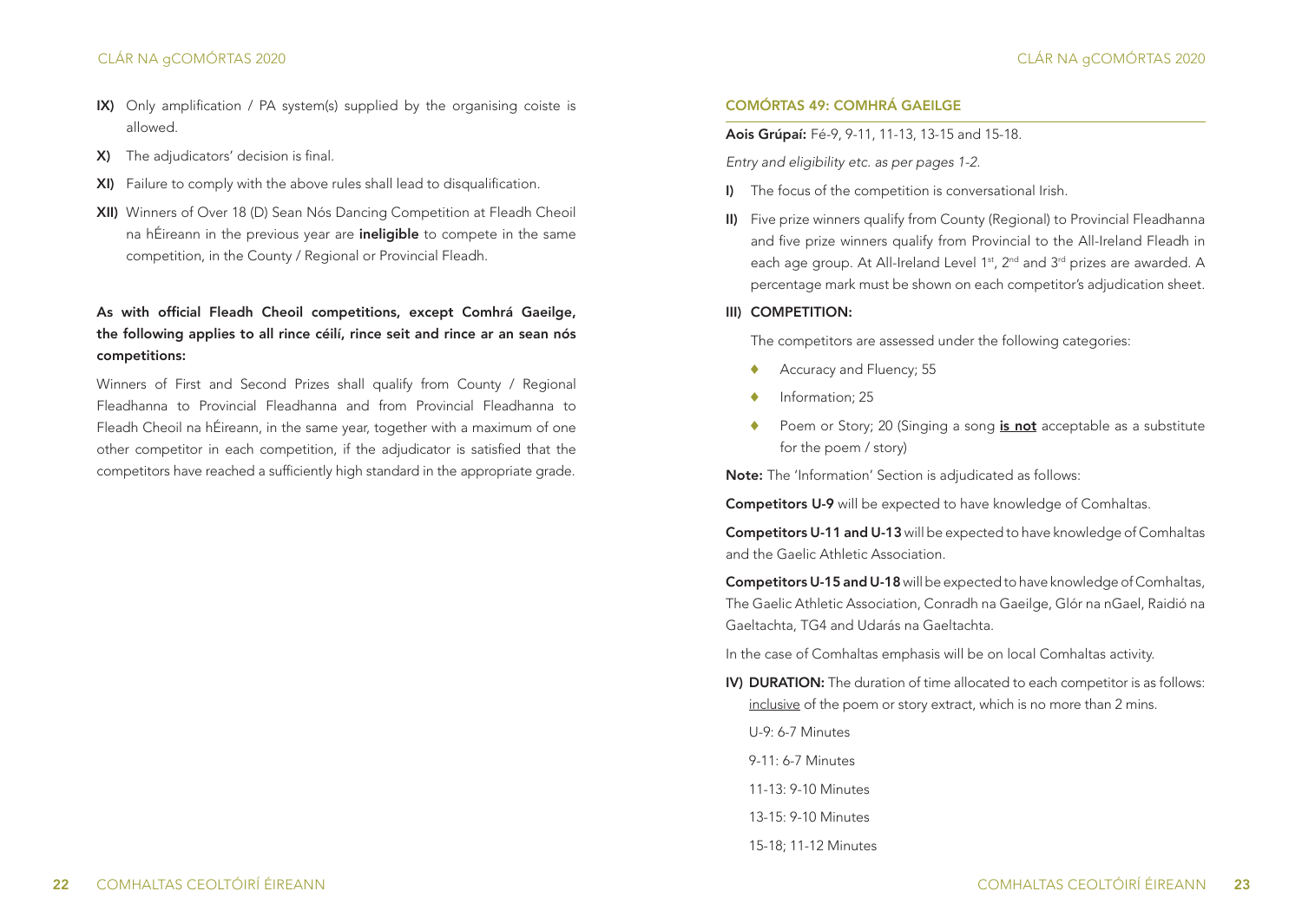# STORYTELLING AND SCÉALAÍOCHT

Storytelling: Storytelling is an oral, not a visual art. The telling depends on the use of the human voice with all its variations, nuances, modulations, turns of phrase, timing and punch lines. There is no place in storytelling for theatrical movements or costume. Preferably the storyteller should assume a sitting or standing position and movement should be minimal, confined to hand gestures and facial expression.

A story should not be confused with a recitation, a monologue or verse speaking. The idea of the old storyteller sitting by the fire, entertaining his or her neighbours, should be a good guideline as to what storytelling is.

**Purpose of the competition:** To encourage, among the emerging young population of Comhaltas members, the preservation of the tradition of storytelling & scéalaíocht in our culture and to help in producing a number of storytellers of a standard up to public performance level to complement the excellent standards that have been achieved in the musical, vocal and dancing traditions.

The story: Must be Irish in character, told in a local accent and local style. Competitors who speak with an accent that is not Irish are welcome provided their story is 'Irish in character'. The theme can be humorous, serious, (or a mixture of both), historic or contemporary.

Duration: For the purposes of scheduling, tellers are required to keep their stories to between 4 and 8 minutes (note change for 2020 guidelines) in duration in competitions. Adjudicators may deduct points if competitors run over.

#### Storytelling Adjudication Criteria

Story: Clear narrative is put across. Characters, places and events are well developed and described with a creative use of language. Recitations, monologues or verse speaking are from a different genre and should therefore be discouraged.

Telling: There is a sense of character and personal style in the telling. Audience interest is kept throughout with natural flow and 'fireside' ease and with humour or emotion where appropriate.

Interpretation and / or originality. New stories and old stories are welcome and can be on any topic or theme and above all, Irish in character.

#### Key considerations should be:

- ◆ Has an original story been well conveyed?
- Has an old story been re-imagined and / or delivered creatively?
- Has a new story been created and told in the traditional Irish style to a good standard?

Length – a minimum of 4 minutes and maximum of 8 minutes .

#### Suggested marking system:

|  |  | (a) Confidence / sincerity of storyteller | 20% |
|--|--|-------------------------------------------|-----|
|--|--|-------------------------------------------|-----|

- (b) Accuracy and fluency of speech 40%
- (c) Overall impact of story 40%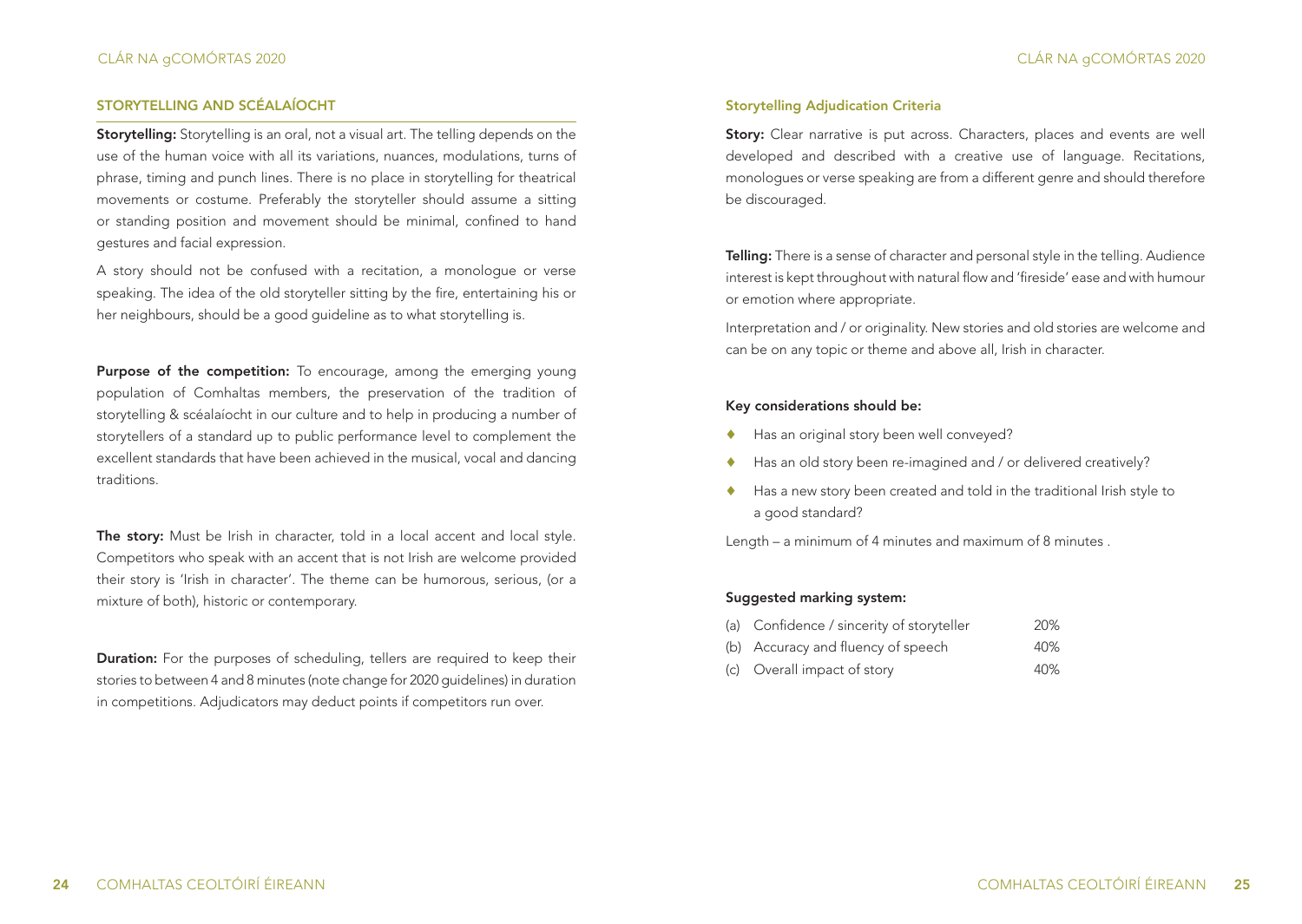# TREOIRLÍNTE DO CHOMÓRTAS SCÉALAÍOCHTA

Cuspóir: Suim a mhúscailt i sean ealaín na scéalaíochta sa Ghaeilge agus caighdeán maith a chothú maidir le teanga, cur i láthair agus roghnú scéil.

Scéalta a roghnú: Tá réimse leathan i dtraidisiún na scéalaíochta sa Ghaeilge agus ba cheart scéalta a roghnú de réir aois na n-iomaitheoirí. Tá scéalta beaga grinn ann mar a bhíodh le fáil ins na leabhairscoile, scéalta Aesop, scéalta i dtaobh taibhsí agus púcaí, scéalta i dtaobh carachtair áitiúla agus a lán eile a bheadh oiriúnach don aos óg. Is féidir dul ar aghaidh as san go dtí scéalta ón stair, scéalta faoil aochra agus gaiscí gha gus suas go dtí na seanscéalta Fiannaíochta ina bhfuil saibhreas iontach Gaeilge agus caint fhileata. Pé saghas scéil a bheadh i gceist, ón scéilín is simplí go dtí an scéal Fiannaíochta is casta, ba cheart dúinn a bheith ag súil le cruinneas gramadaí agus foghraíochta agus ba cheart go dtabharfaí aird ar seo sa chóras moltóireachta.

#### Moltóireacht:

| (a) Cur i láthair agus dáiríreacht an scéalaí   | 20% |
|-------------------------------------------------|-----|
| (b) Soiléireacht urlabhra agus cruinneas teanga | 40% |
| (c) Éifeacht iomlán an scéil                    | 40% |

Fad an scéil don chomórtas: Le aghaidh ar sceidealú comórtais tuigtear go nglacfar le fad ama idir 4 agus 8 nóiméad chun an scéal a insint.

#### GENERAL RULES (ABRIDGED)

- Competitors must perform in person, unless in Newly-Composed Song, Amhráin Nua-Cheaptha and Newly-Composed Tunes, at the competition venue and as far as possible, compete in the order in which they are called by the Call Steward. A competitor who fails to present him / herself when called for a specific competition, and who has not notified the Call Steward on duty, of a just cause for his / her absence, shall be disqualified from the competition.
- Competitors In the following competitions at Fleadh Cheoil na hÉireann MUST compete in the order published in the Clár. Duets over 18 & Trios over 18, Céilí Bands and Grúpaí Ceoil 15 / 18 and Céilí Bands and Grúpaí Ceoil over 18 and all Marching Bands. Failure to do so entails disqualification.
- The Call Steward shall terminate a competition after the completion of the performance by the last available competitor,unless the Call Steward has been previously notified that the missing competitor is detained while competing in another competition, in which case the competition shall, at the discretion of the Call Steward, be kept open for a maximum of fifteen minutes. Once the Call Steward has closed the competition, it cannot be reopened.
- ♦ No communication with the adjudicator is permissible on the day of the competition at the Fleadh venue, except through the stewards.
- Prompting and / or coaching of competitors during the course of any competition is prohibited.
- ♦ Adjudicators may withhold the awarding of a first prize, should competitors fail to reach a meritorious standard.
- ♦ Winners of First and Second prizes shall qualify from County / Regional Fleadhanna to Provincial Fleadhanna in the same year together with a maximum of one other competitor in each competition, if the adjudicator is satisfied that the competitors have reached a sufficiently high standard in the appropriate grade. Winners of First and Second prizes shall qualify from Provincial Fleadhanna to Fleadh Cheoil na hÉireann in the same year.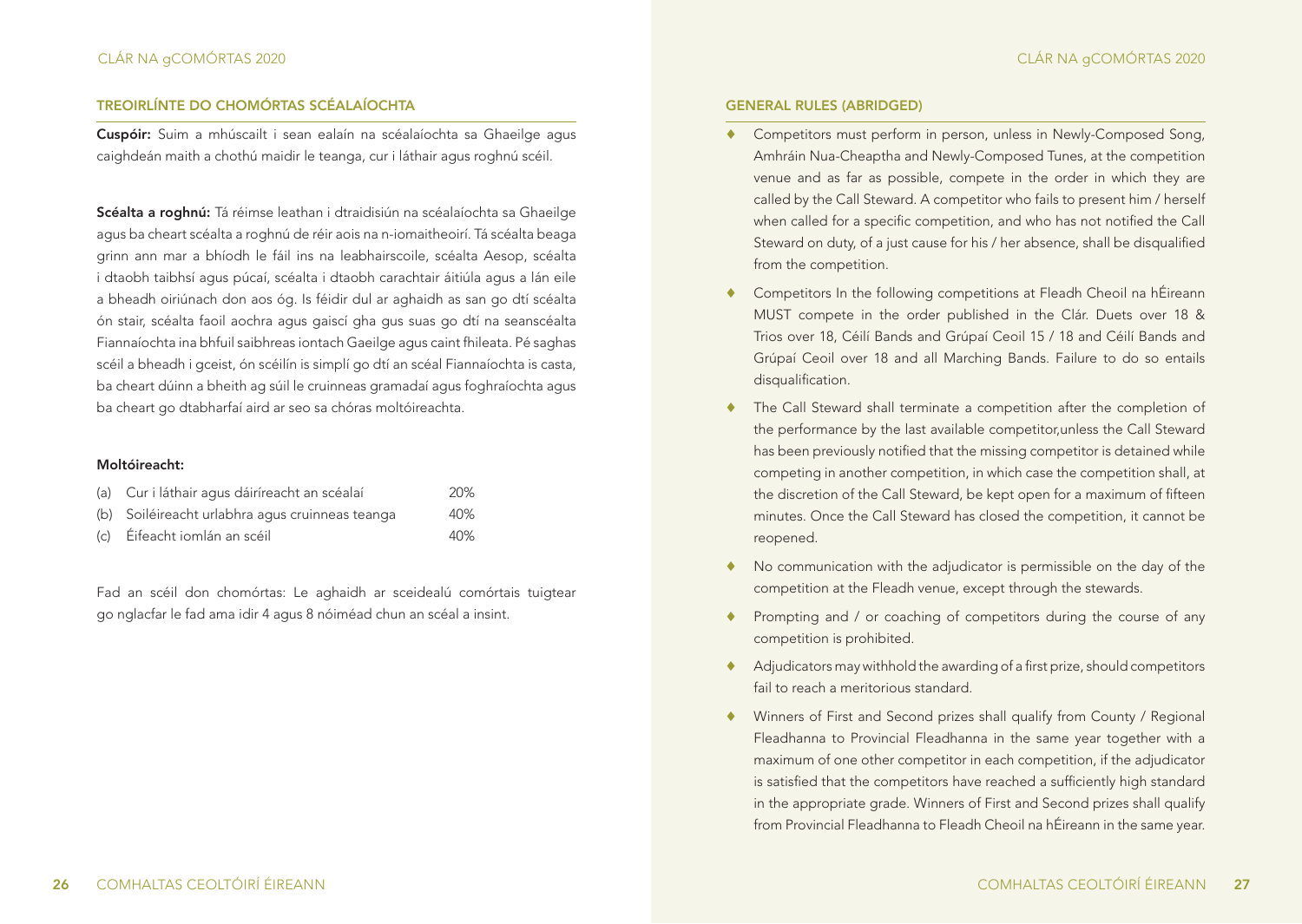AMENDMENTS / NOTES

- ♦ Ten days after the Fleadh, a copy of the adjudication sheet, in respect of his / her own entry will be made available to a competitor on the payment of an appropriate fee plus postage.
- ♦ Disputes involving interpretation of Fleadh Rules shall be resolved by reference to 'Rialacha Fleadhanna Ceoil'.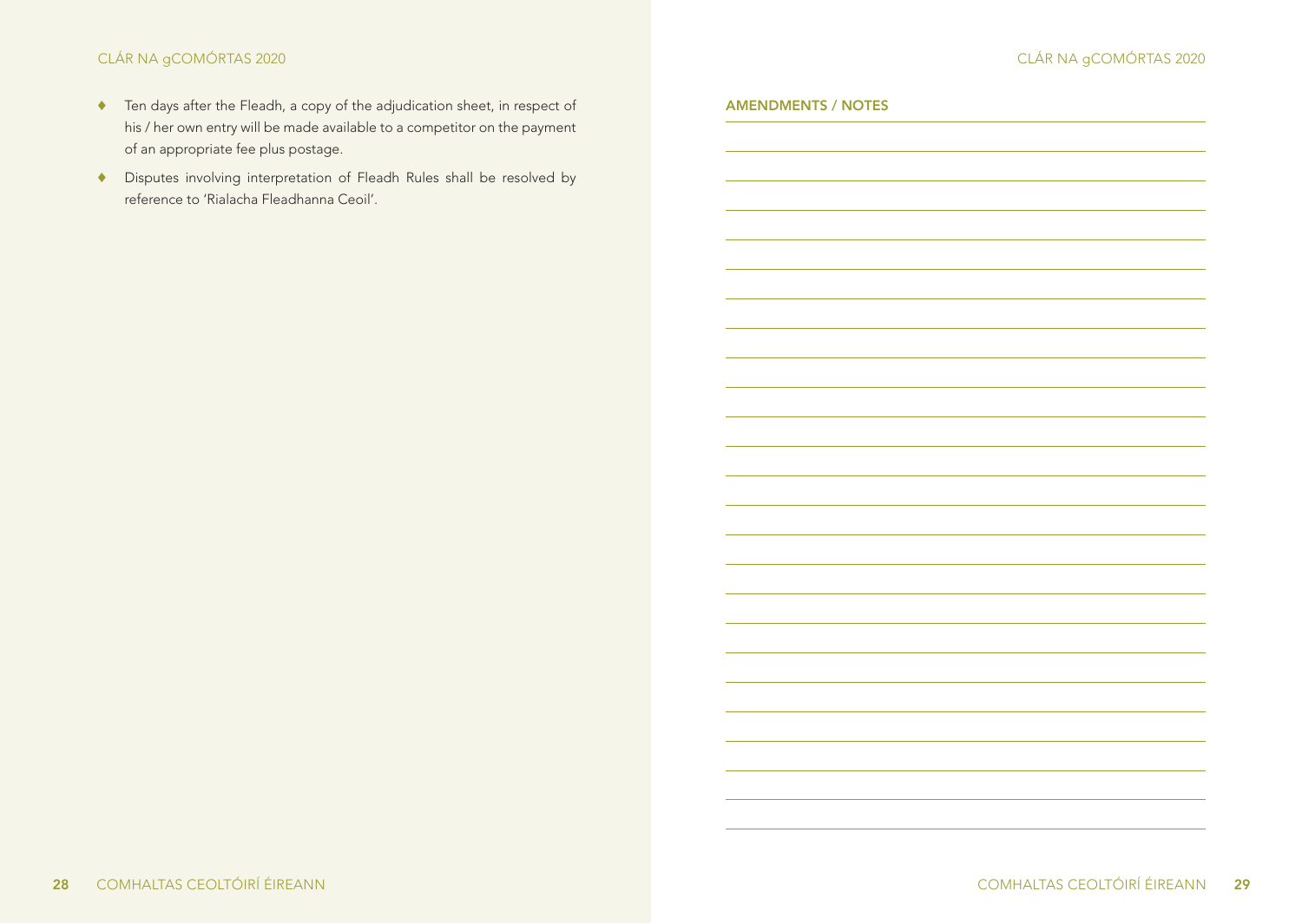| <b>AMENDMENTS / NOTES</b> | <b>AMENDMENTS / NOTES</b> |
|---------------------------|---------------------------|
|                           |                           |
|                           |                           |
|                           |                           |
|                           |                           |
|                           |                           |
|                           |                           |
|                           |                           |
|                           |                           |
|                           |                           |
|                           |                           |
|                           |                           |
|                           |                           |
|                           |                           |
|                           |                           |
|                           |                           |
|                           |                           |
|                           |                           |
|                           |                           |
|                           |                           |
|                           |                           |
|                           |                           |